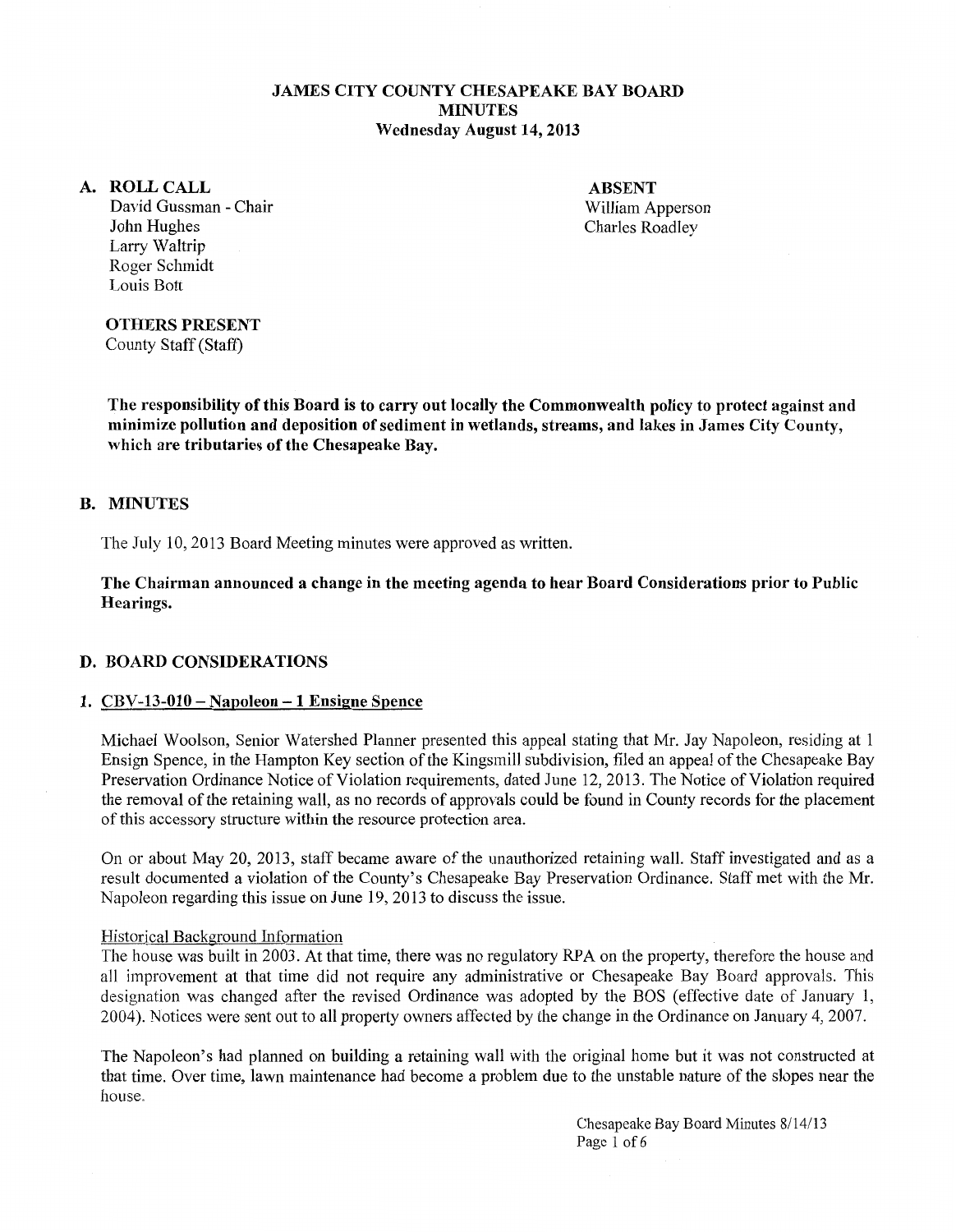Staff Guidance and Recommendations

Staff has reviewed the appeal and violation documents and offers the following information for the Board's consideration.

- 1. Mr. Napoleon is the current property owner.
- 2. The Chesapeake Bay Preservation Ordinance Sections 23-7 and 23-10 require that authorization and a plan of development be reviewed and approved by the County prior to activities within RPA's.
- 3. Mr. Napoleon is not challenging the following facts in this case:
	- a. No plan of development or RPA buffer modification plan was submitted to the County for review and approval as is required by the Ordinance.
	- b. That a violation of the County's Chesapeake Bay Ordinance resulted from the above referenced activities that occurred on the property.
- 4. Section 23-17(b) Appeals; states that in rendering its decision, the Board shall balance the hardship to the property owner with the purpose, intent and objectives of the Ordinance.

The Board shall not decide in favor to the appellant (property owner) unless it finds:

- 1. The hardship is not generally shared by other properties in the vicinity; and
- 2. The Chesapeake Bay, its tributaries and other properties in the vicinity will not be adversely affected; and
- 3. The appellant acquired the property in good faith and the hardship is not self-inflicted.

Staff's guidance to the Board on deciding this matter is as follows:

- 1. The hardship is shared by other properties immediately adjacent to the appellant's property as well as numerous other properties within Kingsmill subdivision that have RPA components located on them.
- 2. The granting of the appeal in this case may not adversely affect the Chesapeake Bay, its tributaries and other properties in the vicinity, as a potential source of sediment (unstable steep slope) has been eliminated. Mr. Napoleon has plans to replant the area below the wall and existing tree line and allowing the area to return to a more natural state.
- 3. The appellant's contractor in fact caused the hardship through an unauthorized activity thereby the hardship is self-imposed.

Should this Board find in favor of staff, the Board should deny the appeal and require that the retaining wall be removed and the area restored.

Should the Board find in favor of the appellant, the Board should require that a retaining wall application come before them for review and discussion.

The appellant was requesting that this Board overturn Staff's Notice of Violation (NOV) requiring removal of the retaining wall from the RPA.

Mr. Woolson then displayed photographs of the property and the subject retaining wall.

Mr. Bott asked if a land disturbing permit was issued for the retaining wall.

Mr. Waltrip asked if the yard existed before the wall was installed and when the wall was installed.

Mr. Woolson stated no land disturbing permit was issued for the wall, it was installed in the past six months and the area was now stabilized. He reiterated that the yard was installed prior to the 2004 revision of the ordinance.

Mr. Hughes asked what would happen if the Board upheld Staff's NOV.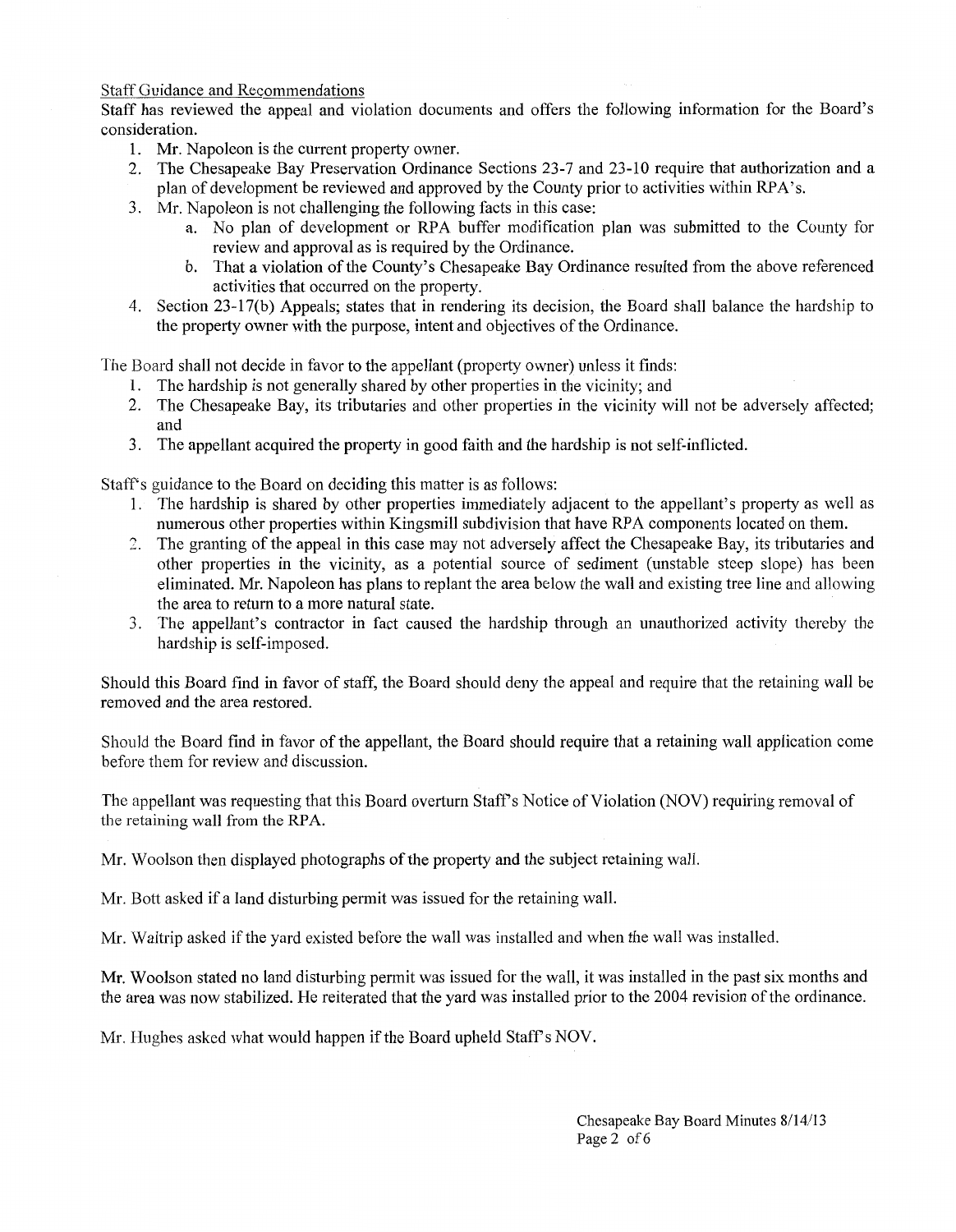Mr. Woolson explained the NOV required removal of the wall returning the area to its previous condition. Therefore it would be re-sloped and the grass lawn would be re-established.

Mr. Hughes and Mr. Waltrip asked if the appellant could then apply to have the wall re-built.

Mr. Woolson stated that would be an unusual case.

Mr. Scott Thomas, Engineering and Resource Protection Director, explained that a condition of granting the appeal was that the owner submit an application for an after-the-fact approval to be considered by this Board at an advertised public hearing. In this case Mr. Napoleon has done this proactively, hoping the Board would grant his appeal. Should the Board deny this appeal, the NOV must be upheld requiring removal of the wall, replanting for stabilization and if necessary a civil charge and/or a restoration agreement. After all the requirements of the NOV are satisfied, Mr. Napoleon could then submit a new application for installation of a new retaining wall.

All Board members agreed that requiring removal of the wall would be more detrimental to the RPA buffer.

Mr. *Batt* asked if there was any way to uphold the NOV (deny the appeal) and not require removal of the wall.

Mr. Woolson stated this was not an option. If the appeal is denied the wall must be removed.

Lola Perkins, Assistant County Attorney, advised the chairman to ask the appellant if he wished to comment.

Mr. Gussman stated it was not a public hearing but asked Mr. Napoleon if he wished to address the Board at this time.

**A.** Mr. Napoleon stated the wall was installed because the area had a very steep slope and was difficult to maintain. The area above this wall has been replanted and is now stabilized. The area below will no longer be a maintained lawn and will remain natural with native plantings.

Mr. Hughes made a motion to adopt the resolution to grant the appeal of case CBV -13-010 at 1 Ensign Spence, Parcel ID 5021100053.

The motion to grant the appeal was approved by a 5-0 vote

# **RESOLUTION**

## **GRANTING AN APPEAL ON JCC RE TAX PARCEL** NO. **5021100053**

- WHEREAS, Mr. Jay Napoleon, (the "Applicant") has appeared before the Chesapeake Bay Board of James City County (the "Board") on August 14, 2013 appealing a Notice of Violation CBV -13-010 dated June 12, 2013, for an unapproved retaining wall in the Resource Protection Area (RPA), on property identified as JCC RE Tax Parcel No. 5021100053 and further identified as 1 Ensign Spence in the Hampton Key section of the Kingsmill subdivision (the "Property") and;
- WHEREAS, the Board has listened to the arguments presented and has carefully considered all evidence entered into the record.
- NOW, THEREFORE, following a public hearing, the Chesapeake Bay Board of James City County by a majority vote of its members FINDS that all of the following conditions have been met:

Chesapeake Bay Board Minutes 8/14/13 Page 3 of 6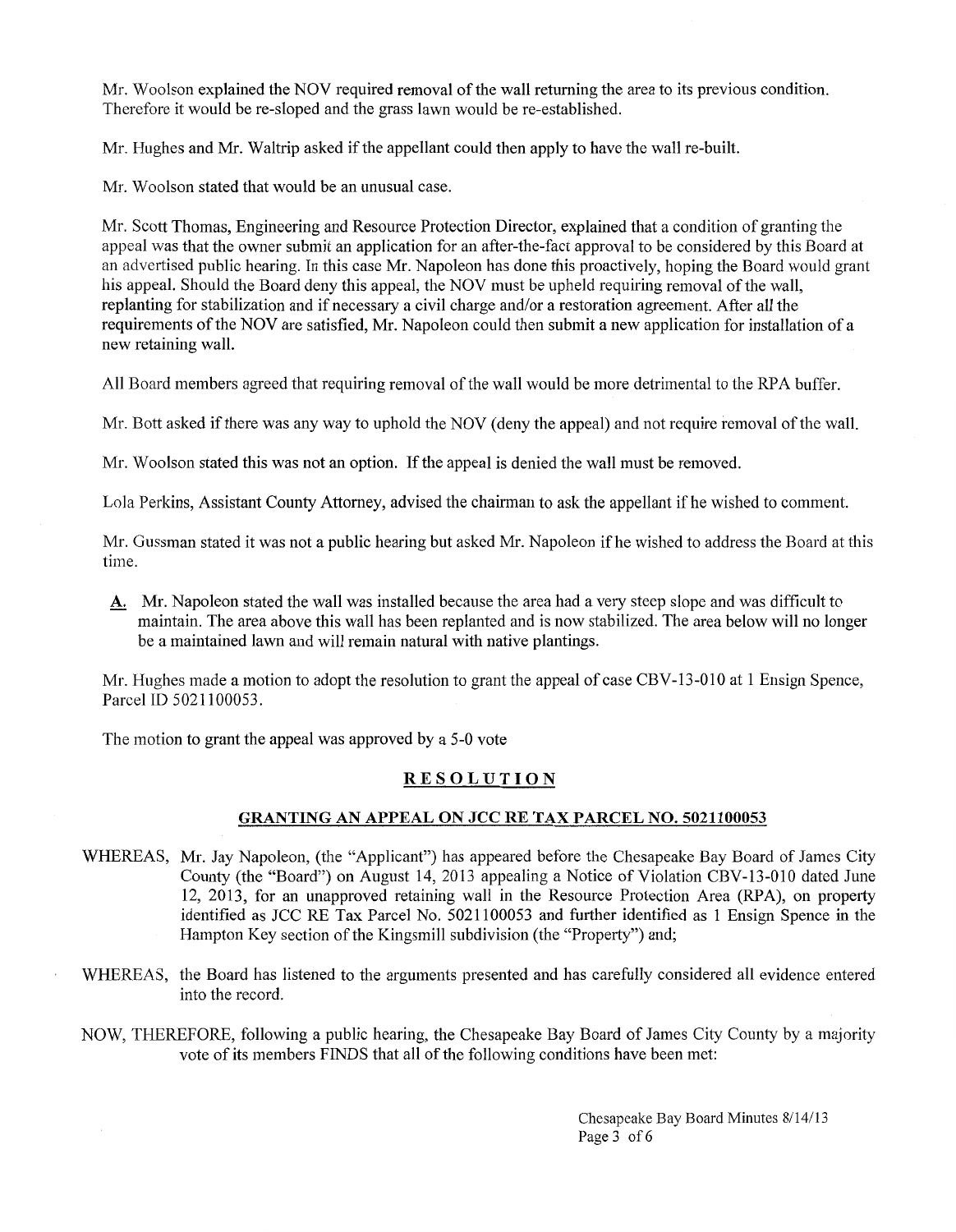- 1. The hardship is not generally shared by other properties in the vicinity;
- 2. The Chesapeake Bay, its tributaries and other properties in the vicinity will not be adversely affected: and
- 3. The appellant acquired the property in good faith and the hardship is not self-inflicted.
- THEREFORE, the Chesapeake Bay Board of James City County is granting the appeal filed by Mr. Jay Napoleon on June 23, 2013 and overturning the June 12, 2013 Notice of Violation issued by James City County Engineering and Resource Protection Division.

In granting this appeal, the following conditions are hereby imposed:

1. The owner is required to submit an exception request for the retaining wall to be considered by the Chesapeake Bay Board.

### **C. PUBLIC HEARINGS**

#### **1. CBE-14-004: Napoleon -1 Ensigne Spence**

Michael Woolson Senior Watershed Planner presented this case for an exception request submitted by Jay Napoleon, for encroachment into the Resource Protection Area (RPA) at 1 Ensign Spence in the Kingsmill subdivision, parcel No. 3220800015. The exception request was for approximately 120 square feet of retaining wall in the landward RPA Buffer. Mr. Woolson explained this exception request was a condition of the appeal previously granted by the Board. Staff recommended approval of this exception request with the conditions specified in the Resolution to Grant the Exception.

Mr. Gussman opened the public hearing and closed the public hearing as no one wished to speak.

Mr. Schmidt made a motion to adopt the resolution granting the exception for Chesapeake Bay Board case CBE-14-004 at 1 Ensign Spence, Parcel No. 5021100053

The motion was approved by a 5-0 vote.

### **RESOLUTION**

### **GRANTING AN EXCEPTION ON JCC RE TAX PARCEL NO. 5021100053**

- WHEREAS, Mr. Jay Napoleon, (the "Applicant") has appeared before the Chesapeake Bay Board of James City County (the "Board") on August 14, 2013 to request an exception to the use of the Resource Protection Area (the "RPA") on a parcel of property identified as JCC RE Tax Parcel No. 5021100053 and further identified as 1 Ensign Spence in the Hampton Key section of the Kingsmill subdivision (the "Property") as set forth in the application CBE-14-004 for a retaining wall; and
- WHEREAS, the Board has listened to the arguments presented and has carefully considered all evidence entered into the record.
- NOW, THEREFORE, following a public hearing, the Chesapeake Bay Board of James City County by a majority vote of its members FINDS that:

Chesapeake Bay Board Minutes 8/14/13 Page 4 of 6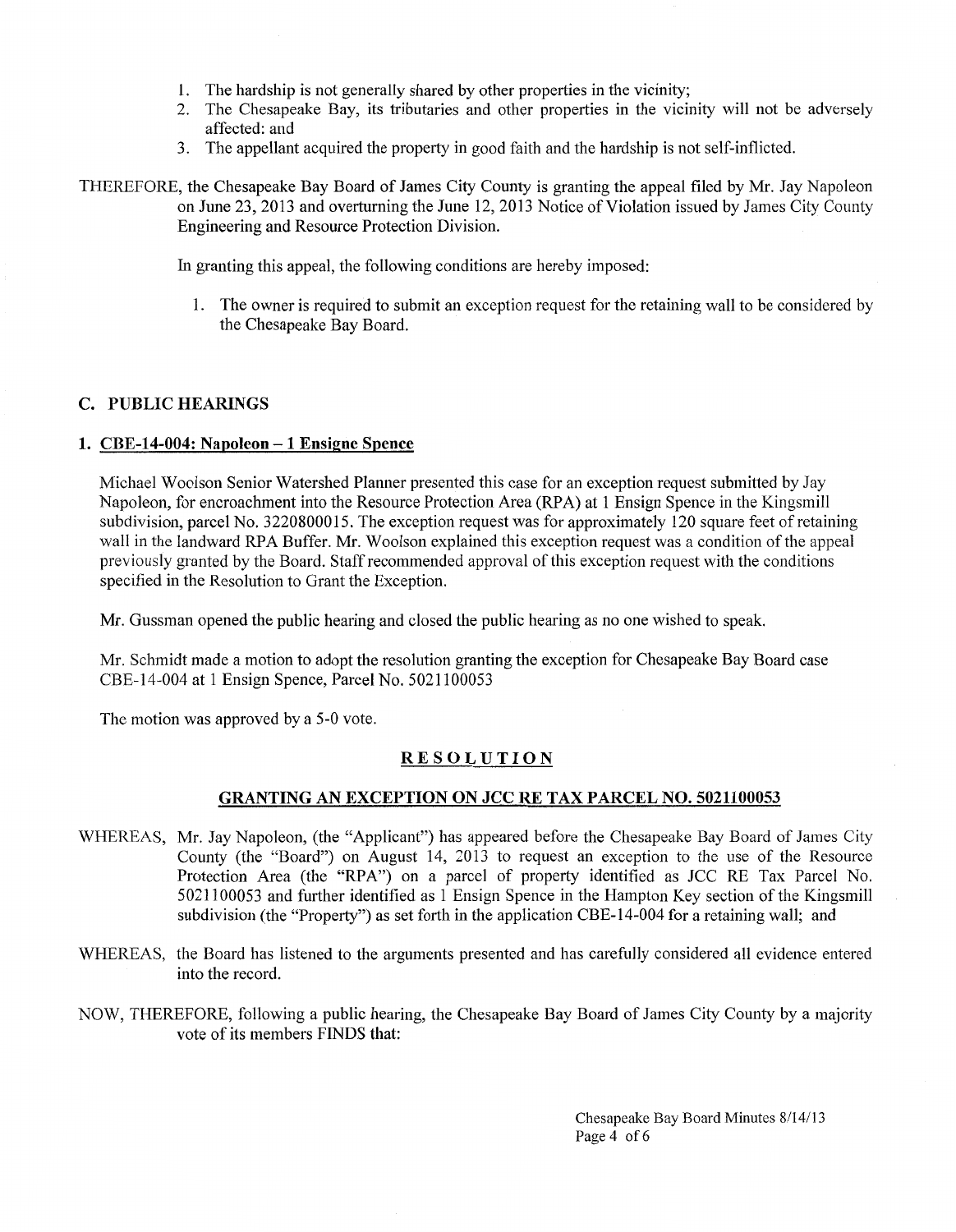- 1. The exception request is the minimum necessary to afford relief.
- 2. Granting the exception will not confer upon the Applicant any special privileges denied by Chapter 23, Chesapeake Bay Preservation, of the James City County Code, to other property owners similarly situated in the vicinity.
- 3. The exception request will be in harmony with the purpose and intent of Chapter 23 of the James City County Code, and is not of substantial detriment to water quality.
- 4. The exception request is not based on conditions or circumstances that are self-created or selfimposed, nor does the request arise from conditions or circumstances either permitted or nonconforming that are related to adjacent parcels.
- 5. Reasonable and appropriate conditions are hereby imposed, as set forth below, which will prevent the exception request from causing a degradation of water quality.
- 6. In granting this exception, the following conditions are hereby imposed to prevent this exception request from causing degradation of water quality:
	- 1) The applicant must obtain all other necessary federal, state, and local permits as required for the project.
	- 2) Surety of \$250 will be required in a form acceptable to the County Attorney's office.
	- 3) A mitigation plan showing the location and type of plant material to be installed must be submitted to the Engineering and Resource Protection Division for review and approval.
	- 4) This exception request approval shall become null and void if construction has not begun by August 14, 2014
	- 5) Written requests for an extension to an exception shall be submitted to the Engineering and Resource Protection Division no later than six weeks prior to the expiration date.

## **E. MATTERS OF SPECIAL PRIVILEGE**

### **1. Annual Report to the Board**

Scott J Thomas, Engineering and Resource Protection Director, presented the following information and updates to the Board:

1) Effective on July 1, 2013 regulatory programs previously managed by the Virginia Department of Conservation & Recreation (VA-DCR), including the state's Chesapeake Bay Act program, will be handled by the Virginia Department of Environmental Quality (VA-DEQ). Staff is tracking the transition activities.

## 2) **Fiscal Year 2013- Annual Report**

Administrative and Board Chesapeake Bay Ordinance Exceptions and Wetlands Board cases:

| FY 2013 (period July 1, 2012 to June 30, 2013) |
|------------------------------------------------|
| 12                                             |
| 25                                             |
| 135                                            |
|                                                |
| 6                                              |
| 27                                             |
| 170                                            |
|                                                |